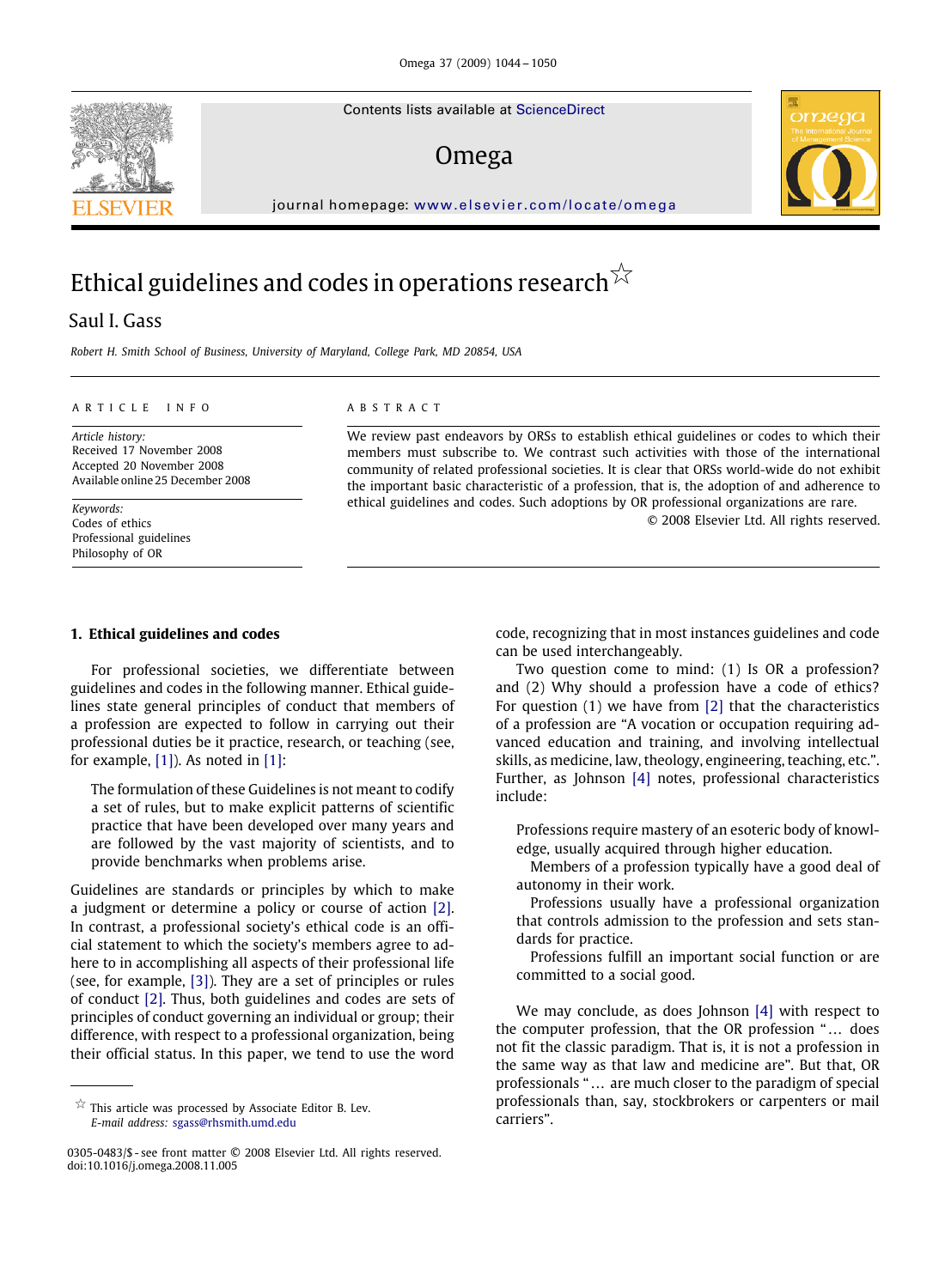For question (2), the rationale for why a professional organization should have a code of ethics is given by Johnson [\[4\],](#page--1-3) Anderson et al. [\[5\]:](#page--1-4)

A code clarifies and states ethical requirements that are important to the group as a professional association; the profession's shared commitment.

A code informs the individual on issues related to one's professional activities such as rules and standards.

A code holds the profession accountable to the public and thus builds public trust.

A code aids the individual professional in decision making and in resolving difficult ethical situations.

A code helps to deter unethical behavior of a society's members and promotes self-regulation.

A code is a means of establishing quality control of professional work.

A code lists possible violations, sanctions and enforcement procedures.

There are, of course, difficulties in applying a code of ethics across all members of a professional society. Citing activities as ethical violations and trying to resolve them by a professional society is very difficult. Self regulation depends on consensus and commitment of a society's members to ethical behavior. But, it seems clear that all OR professional societies should adopt a code of ethics to further the profession's main activities (practice, research, teaching) in the eyes of its members and the public they serve. Such codes, each based on the professional needs and cultural background of a country's OR Society, would help establish OR as a recognized profession within a country and world-wide.

We need to differentiate between what we term soft and hard codes of ethics. The former is usually a short set of statements that represents the ethical consensus of most of the members who belong to the associated professional society or group. The Oath of Prometheus (see below) is a soft code of ethics. A hard code of ethics is a detailed set of statements covering most, if not all, of a profession's activities and related individual responsibilities; it may include sanctions leveled against a member if it can be shown that the member did not behave in an ethical fashion with respect to the profession and the society in general. The ACM Code of Ethics and Professional Conduct [\[3\]](#page--1-2) is a hard code of ethics. Both types of codes have their place within the professional world.

#### **2. Ethical guidelines and codes of ORSs**

In this section we describe adopted and proposed ethical guidelines and codes by OR organizations. Although we cannot state that our effort to determine the official status of proposed or in-being ethical codes in ORSs has been exhaustive, we do feel confident that we have not missed any activities of importance. Our search leads us to conclude that the history of ethical concerns within the OR profession and its societies is rather weak.

#### *2.1. The Fellowship for OR [\[6\]](#page--1-5)*

The Fellowship is a professional society in the UK and is incorporated under the Companies Act. The associated Memorandum of Association states its objectives as:

To ensure the maintenance and continued development of operational research as a profession.

*To establish and administer standards of practice concerning the competence and ethical conduct of members of the Fellowship* (emphasis added).

To provide a body to further the interests of those engaged in operational research as a profession.

A statement of compliance with these objectives must be made by a Fellow on admission to the Fellowship.

To fulfill the needs of item (ii), the Fellowship promulgated the document "Professional Conduct—Guidance for Fellows of Operational Research" [\[6\].](#page--1-5) There it states:

These notes are about several aspects of professional conduct which may confront Fellows in the course of their work, and are intended for their guidance. Rigid instructions and admonishments from the Fellowship have been avoided. ... Rather, the Fellow should read the notes as a whole to provide himself with a basis for his own decisions, a basis most likely to be acceptable to his professional colleagues.

The publication discusses, among other situations, ethical aspects when one is self-employed, salaried employee, employer, consultant, expert witness, and in the writing of books and presentation of lectures.

#### *2.2. Operations Research Society of America*

The Operations Research Society of America (ORSA) published in its journal *Operations Research*, the report "Guidelines for the Practice of Operations Research" [\[7\].](#page--1-6) This report was prepared by The ORSA Ad Hoc Committee on Professional Standards and was developed as part of a larger report that dealt with the proposed deployment of an antiballistic missile system (ABM) called SAFEGUARD. The Ad Hoc Committee was asked to evaluate "the professional conduct during the ABM debate". The debate revolved about the extent of the vulnerability of the American land-based Minutemen ICBM's to Soviet SS-9 missile attack: whether the US would not be able to strike back as too many Minutemen would be destroyed or that enough Minutemen would survive to inflict unacceptable damage to the Soviet **Union** 

The ORSA constitution stated one of the purposes of ORSA shall be:

... the establishment and maintenance of professional standards of competence for work known as operations research.

Until the publication of the "Guidelines", ORSA had no such statement of standards. The professional practice "how to" part of the "Guidelines" is sectioned into six major headings:

General—emphasizes the scientific spirit of openness, explicitness, and objectivity.

In beginning a study—describes the initial procedural and cooperative elements that an analyst and the client